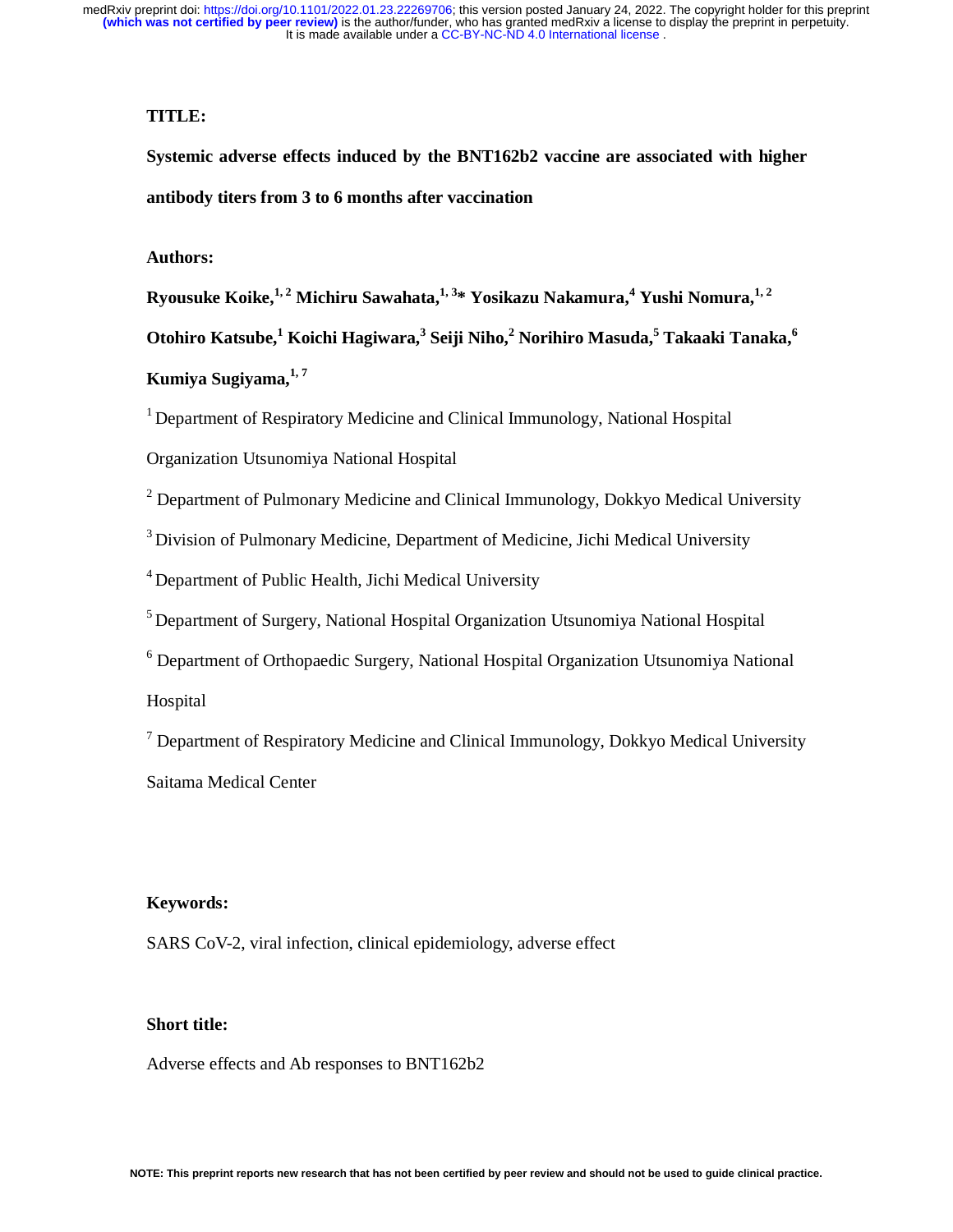### **\*Corresponding author full contact details:**

Michiru Sawahata

Division of Pulmonary Medicine, Jichi Medical University,

3311-1 Yakushiji, Shimotsuke, Tochigi 329-0498, Japan.

Tel.: +81-285587350

Fax: +81-285443586

Email: sawahata@jichi.ac.jp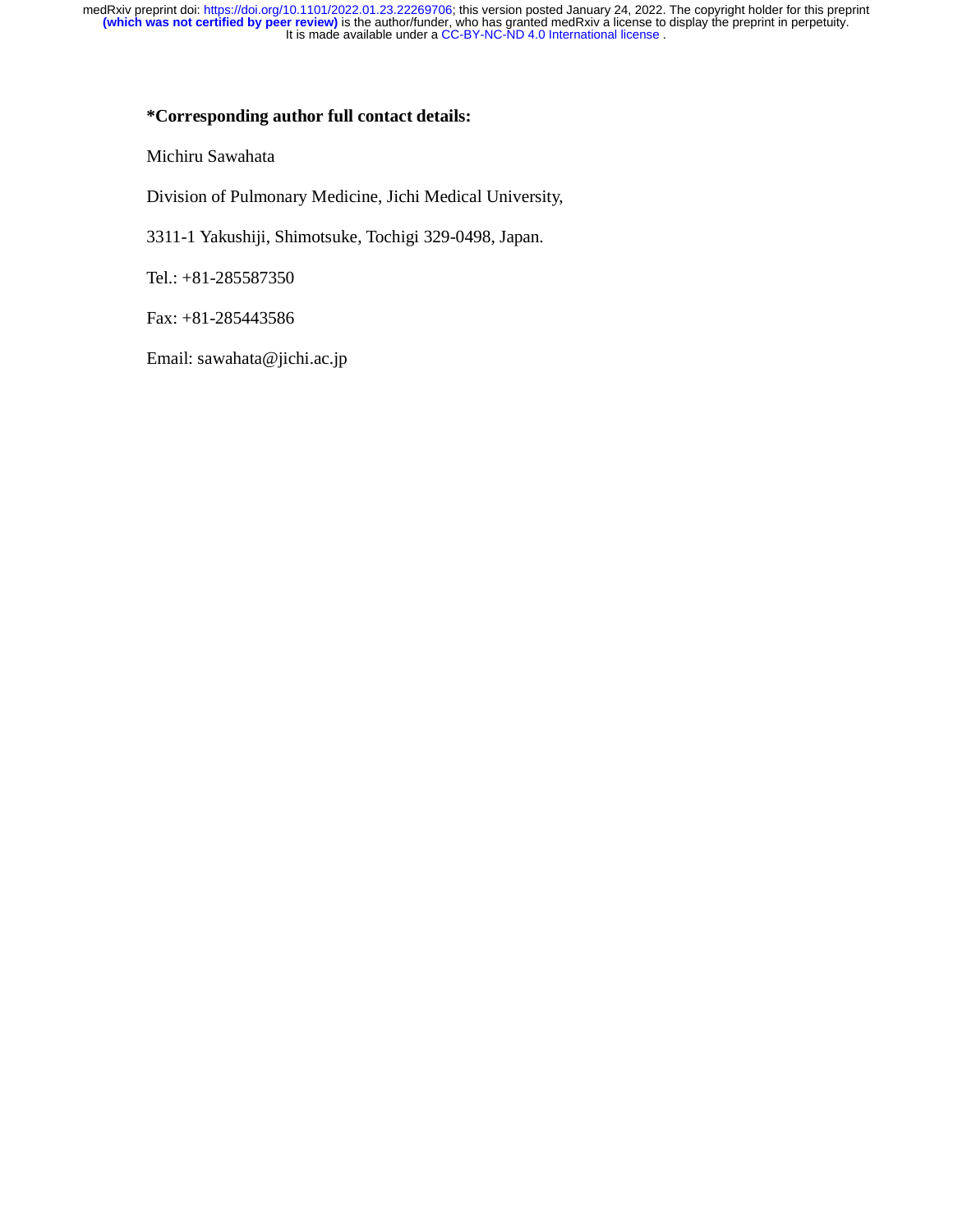#### **ABSTRACT:**

**Objective:** We aimed to determine the relationship between vaccine-related adverse effects and antibody (Ab) titers from 3 to 6 months after the second dose of the BNT162b2 coronavirus disease 2019 (COVID-19) mRNA vaccine (Pfizer/BioNTech) in Japan.

**Methods:** We enrolled 378 healthcare workers (255 women, 123 men) whose Ab titers 3 and 6 months after the second dose were analyzed in our previous study and whose characteristics and adverse effects were collected previously using a structured self-report questionnaire.

**Results:** Median age was 44 years. While injection-site symptoms occurred with almost equal frequency between the first and second doses, systemic adverse effects, such as general fatigue and fever, were significantly more frequent after the second dose than after the first. Multivariate analysis showed that fever was significantly correlated with female sex for the second dose (odds ratio [OR], 2.139; 95% confidence interval [95%CI], 1.185–3.859), older age for the first dose (OR, 0.962; 95%CI, 0.931–0.994) and second dose (OR, 0.957; 95%CI, 0.936–0.979), and dyslipidemia for the first dose (OR, 8.750; 95%CI, 1.814–42.20). Age-adjusted Ab titers at 3 months after vaccination were 23.7% and 23.4% higher in patients with fever than in those without fever after first and second dose, respectively. In addition, age-adjusted Ab titers at 3 and 6 months after the second dose were respectively 21.7% and 19.3% higher in the group with anti-inflammatory agent use than in the group without anti-inflammatory agent use.

**Conclusion:** Participants with systemic adverse effects tend to have higher Ab titers from 3 to 6 months after the second dose of the BNT162b2 vaccine. Our results may encourage vaccination, even among people with vaccine hesitancy related to relatively common systemic adverse effects.

(279 words)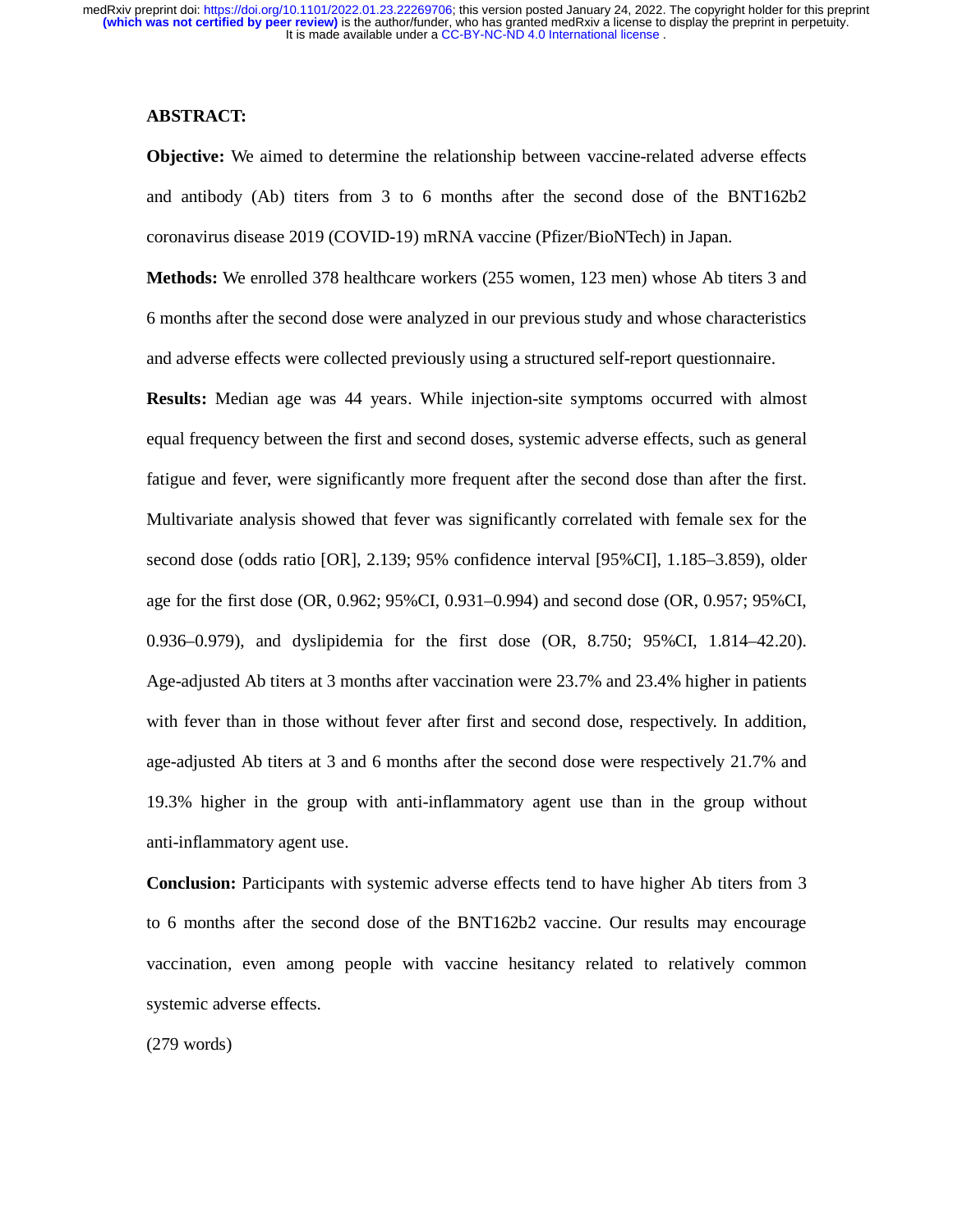## **INTRODUCTION**

The BNT162b2 vaccine (Pfizer/BioNTech) was selected as the first coronavirus disease 2019 (COVID-19) mRNA vaccine to be administered to healthcare professionals in Japan, beginning in February 2021. The vaccine helps to prevent not only the onset [1], but also the progression of COVID-19. However, some people hesitate to get vaccinated due to fear of relatively common adverse effects that occur shortly after vaccination with the BNT162b2 vaccine [2-4].

If the maximum vaccine efficacy, including antibody (Ab) responses, is guaranteed, most people will accept a certain severity of vaccination-related adverse effects [2]. Although several reports concluded that there is no or only a low correlation between adverse effects and the Ab titers detected immediately after vaccination [5-8], a correlation is expected between adverse effects and the Ab titers detected several months after vaccination [9]. To examine the efficacy of vaccination, it is more important to analyze the moderate-term levels of Ab titers after vaccination rather than the peak Ab titer obtained shortly after vaccination. Indeed, several reports [6, 10] suggested that some systemic adverse effects may be induced as a hypersensitive immune reaction to the accumulation of severe acute respiratory syndrome coronavirus 2 (SARS-CoV-2) spike protein itself immediately after the injection of the first mRNA vaccine dose rather than chemical additives in vaccines. Analysis of the response to the first vaccine dose in persons with previous COVID-19 infection revealed that Ab titers were 10 to 45 times higher in individuals with preexisting immunity than in those without preexisting immunity at the same time points after the first vaccine dose [10]. Interestingly, systemic adverse effects, including fatigue, headache, chills, muscle pain, fever, and joint pain, were more common among participants with preexisting immunity while local adverse effects occurred with similar frequency among participants with and without preexisting immunity [10].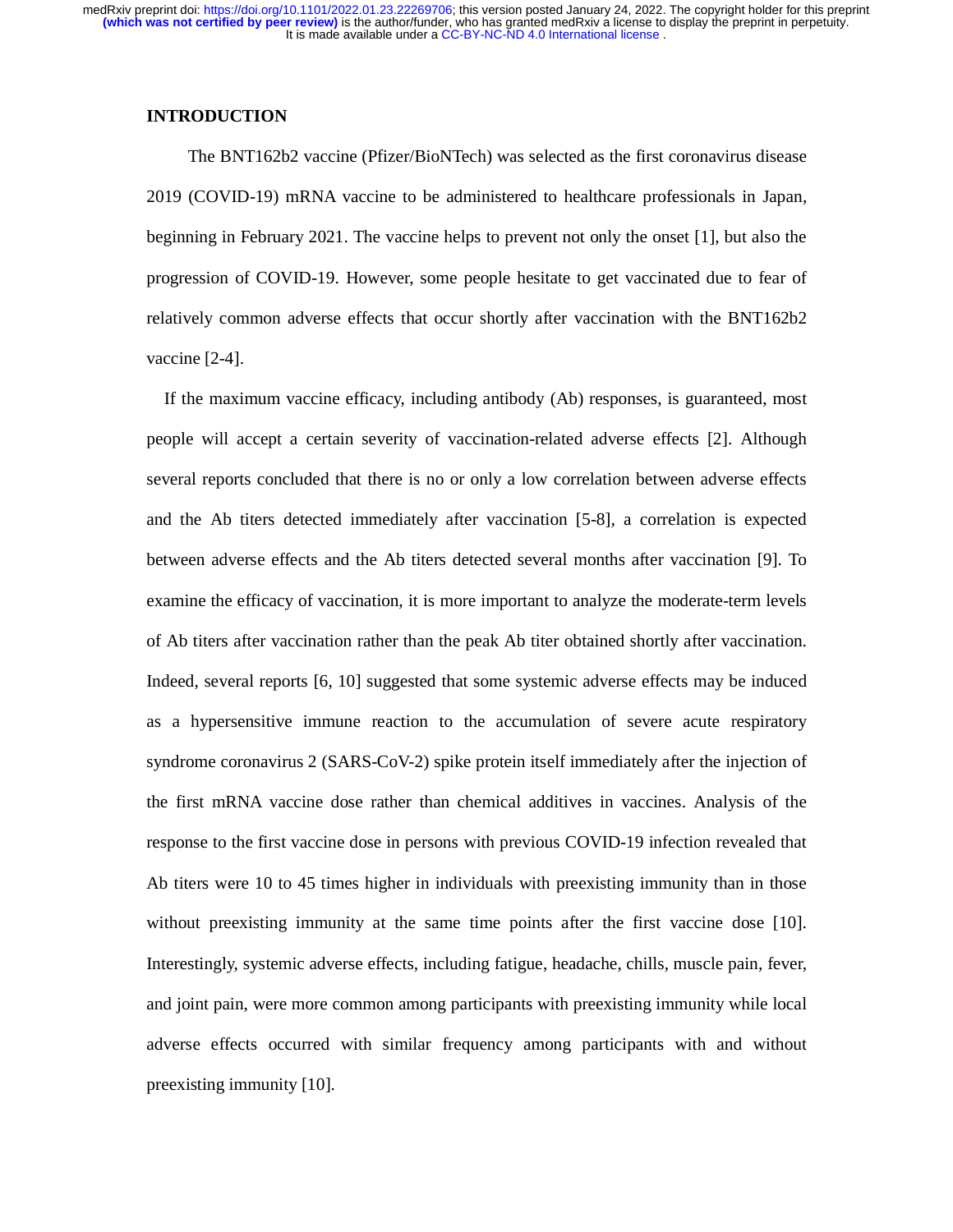In our previous studies [11, 12], we showed that the most important factors associated with lower Ab titers at 3 and 6 months were age and smoking, probably reflecting their effect on peak Ab titers, and that the only factor significantly associated with the attenuation in Ab titer from 3 to 6 months was sex, which reduced the sex difference seen during the first 3 months. Against this background, we analyzed the relationship between adverse effects and Ab titers against the SARS-CoV-2 spike antigen from 3 to 6 months after vaccination with the BNT162b2 vaccine in Japan. This study is expected to contribute to maximizing the efficacy of vaccination while minimizing adverse effects as a step toward optimizing and individualizing the vaccination regimen.

#### **METHODS**

#### *Population and study design*

In our previous single-center prospective observational study [11, 12], we enrolled 378 healthcare workers (255 women, 123 men) at the National Hospital Organization Utsunomiya National Hospital in Tochigi Prefecture, Japan and analyzed their Ab titers at 3 and 6 months after the second of two BNT162b2 vaccine inoculations administered 3 weeks apart in February and March 2021. The participants' characteristics and adverse effects were collected using a structured self-report questionnaire and, in this study, we analyzed the relationships of adverse effects with Ab titers at 3 and 6 months.

In our previous study [11], we used the participants' blood samples to measure total Ab titers against the SARS-CoV-2 spike antigen using a commercially available electrochemiluminescence immunoassay (ECLIA) (Elecsys® Anti-SARS-CoV-2 RUO; Roche Diagnostics) [13]. In addition to their clinical and demographic characteristics, adverse effects occurring shortly after the first and second doses were recorded in that study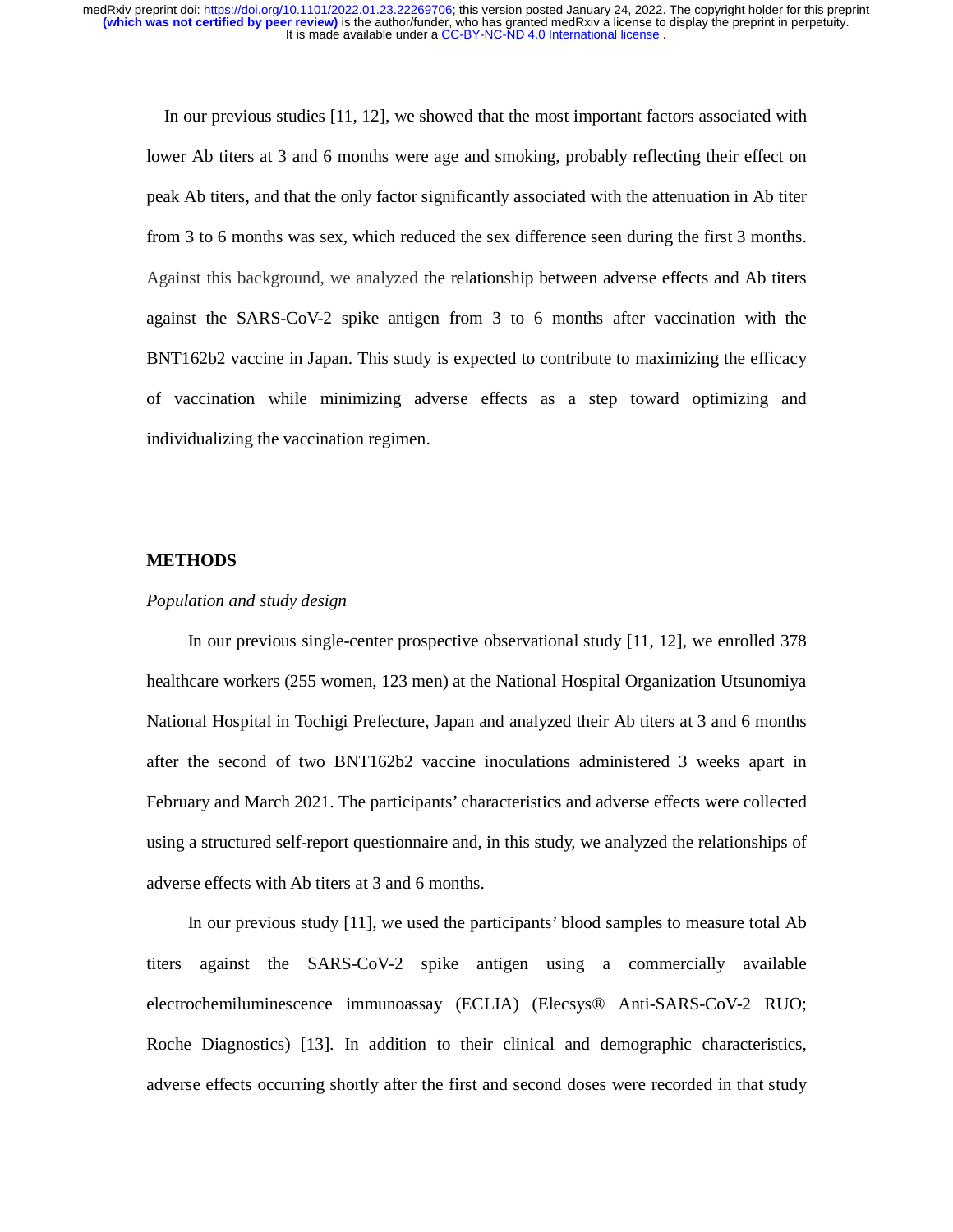using a structured self-report questionnaire [11]. In total, 365 healthcare workers (250 women, 115 men) remained after the exclusion of 10 participants whose blood samples were not obtained at 6 months and 3 participants whose blood sampling confirmed the presence of Abs against the nucleocapsid proteins for SARS-CoV-2 [12]; the blood samples of these 365 participants were used to measure total Ab titers against the SARS-CoV-2 spike antigen 6 months after the second dose. The relationships between Ab titers against the SARS-CoV-2 spike antigen and clinical and lifestyle characteristics were analyzed. In age-adjusted analysis, individual Ab titers were recalculated by subtracting the median Ab titer of the corresponding age group from an individual's Ab titer. For example, an age-adjusted Ab titer for an individual in his/her 20s was calculated as follows: individual Ab titer – median Ab titer for participants in their 20s.

The Ethics Committee of National Hospital Organization Utsunomiya National Hospital (No. 03-01; April 19, 2021) approved this study, and written informed consent was obtained from all participants before their enrollment.

#### *Structured self-report questionnaire to obtain individual variables*

Adverse effects in response to the first and second doses of the BNT162b2 vaccine, as well as clinical history and demographic characteristics, were collected by means of a structured self-report questionnaire. The maximum body temperature induced by the BNT162b2 vaccine was included in the questionnaire. In addition, we asked participants about the use of an anti-inflammatory agent for adverse effects induced by the BNT162b2 vaccine. However, preventive use of medication was excluded.

#### *Data analysis*

Nonparametric continuous data are expressed as the median with the interquartile range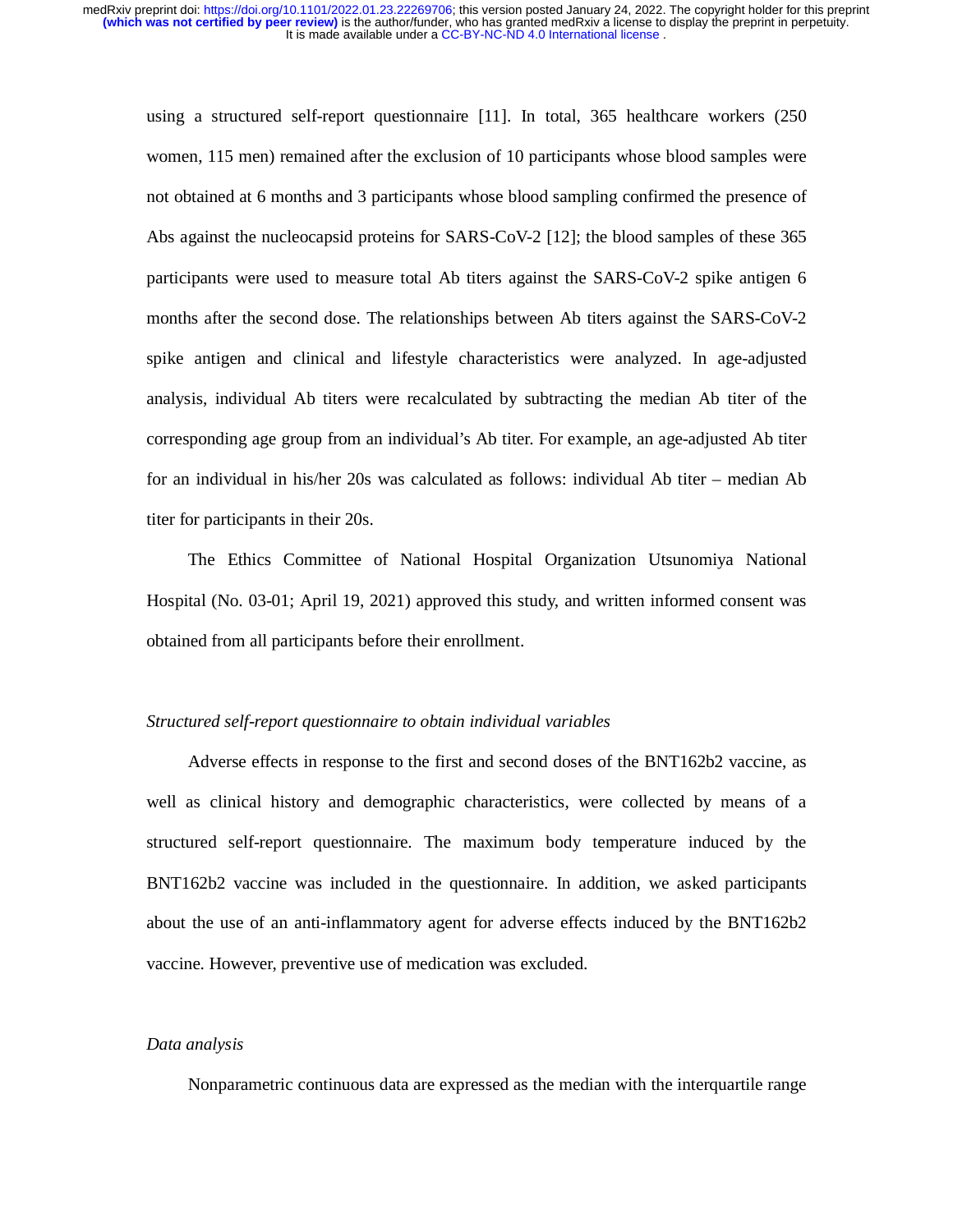(IQR). Categorical data are presented as absolute numbers (*n*) and relative frequencies (%). We used Microsoft<sup>®</sup> Excel<sup>®</sup> 2016 MSO (Microsoft Corp., Redmond, WA). To calculate Spearman's rank correlation coefficient and perform the Mann–Whitney *U* test, chi-square test, and multivariate logistic regression analysis, we used the Statistical Package for Social Sciences (SPSS) version 28 (IBM Japan, Ltd., Tokyo, Japan). Univariate and multivariate logistic regression models were applied to analyze the relationship between the SARS-CoV-2 Ab or fever as the dependent variable and adverse effects or clinical parameters as the independent variables.

#### **RESULTS**

#### *Incidence of adverse effects in response to the BNT162b2 vaccine*

The participants' baseline characteristics were reported in our previous publications [11, 12]. Overall, the vaccine had no adverse effects resulting in hospitalization. The prevalence of adverse effects and anti-inflammatory agent use in response to the BNT162b2 vaccine is shown in Table 1. The prevalence of each was higher after the second vaccine dose than after the first dose (chi-square test, *P*<0.01). Local adverse effects occurred with almost equal frequency for the first and second doses. The rates of concordance, in which the same reactions were seen for both the first and second doses, were higher for systemic reactions than for local reactions.

*Relationship between participants' characteristics and vaccine-related systemic adverse effects*

Fever is one of the most severe systemic adverse effects, and we used multivariate logistic regression analysis to investigate whether participants' characteristics were risk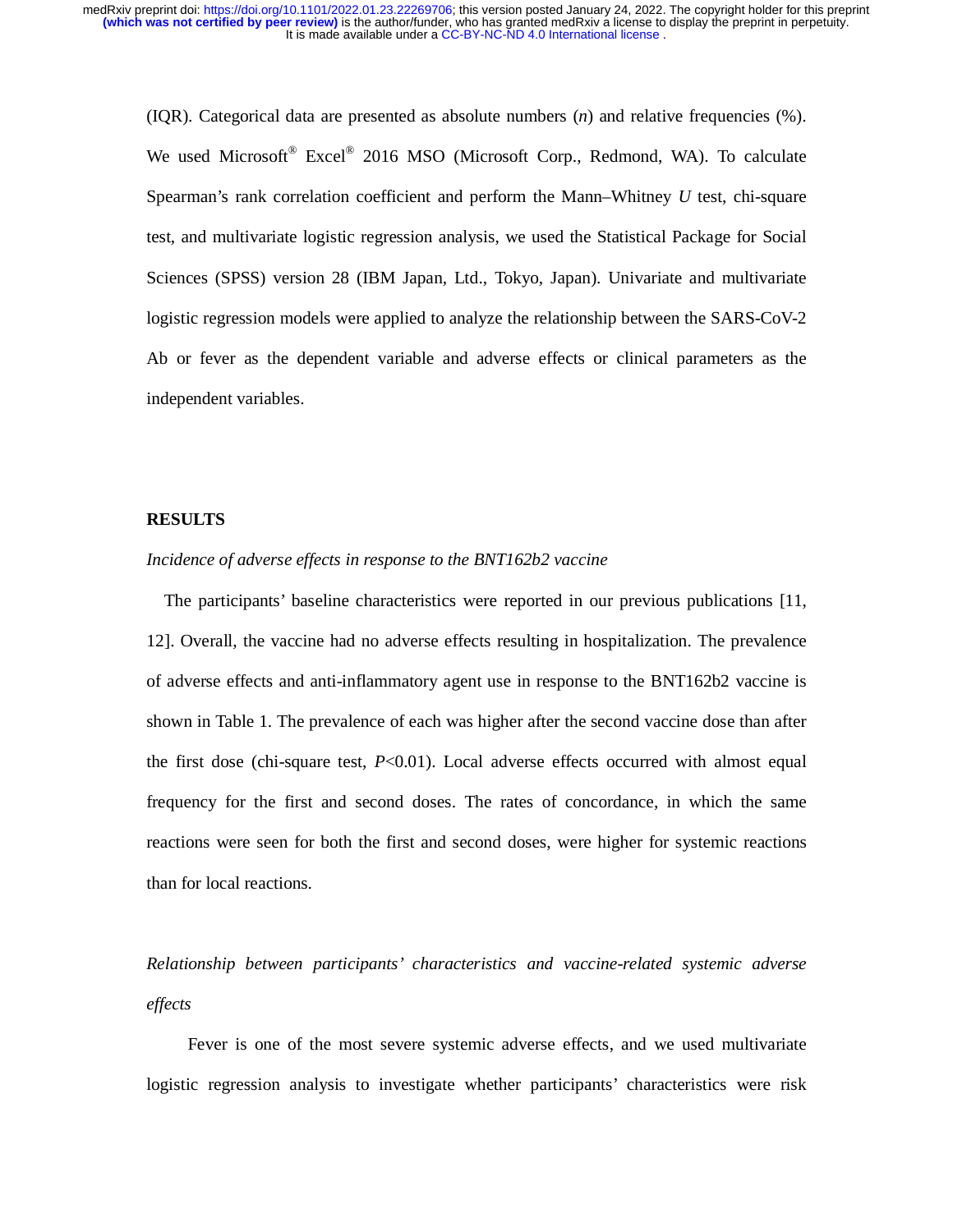factors for the occurrence of fever (**Table 2**). Fever was defined as a maximum body temperature of 37.0  $\Box$  or higher. The multivariate analysis found that female sex (odds ratio [OR], 2.139; 95% confidence interval [95%CI], 1.185–3.859) was correlated with the occurrence of fever after the second dose. Younger age was also correlated with the occurrence of fever after the first dose (OR, 0.962; 95%CI, 0.931–0.994) and second dose (OR, 0.957; 95%CI, 0.936–0.979). A scatter plot of the distribution of body temperature by age showed that younger participants had a significantly higher body temperature shortly after both the first and second doses (correlation coefficient  $p = -0.370$  and  $-0.184$ , respectively) (**Figure 1**). Dyslipidemia was also correlated with fever after the first dose (OR, 8.750; 95%CI, 1.815–42.25), but no other clinical or lifestyle characteristics were correlated with fever.

## *Association between Ab titers and vaccine-related adverse effects*

We analyzed the relationship between Ab titers at 3 and 6 months after vaccination and adverse effects after the first and second vaccine doses (**Tables 3 and 4**). Age-adjusted Ab titers were used because the titers significantly differed between younger and older participants at 3 and 6 months after vaccination. Fever after both the first and second doses was associated with a significantly higher Ab titer at 3 months after vaccination. A scatter plot of the distribution of body temperature by Ab titer also showed that participants with a high body temperature as an adverse effect after the second dose had a significantly higher Ab titer at 3 months after vaccination but not at 6 months (correlation coefficients  $p=0.166$  and −0.102, respectively) (**Figure 2**). General fatigue and joint pain after the first and/or second vaccine doses were associated with significantly higher Ab titers at both 3 and 6 months after vaccination. Nausea after the second vaccine dose was associated with a significantly higher Ab titer at 6 months after vaccination. In addition, use of an anti-inflammatory agent after the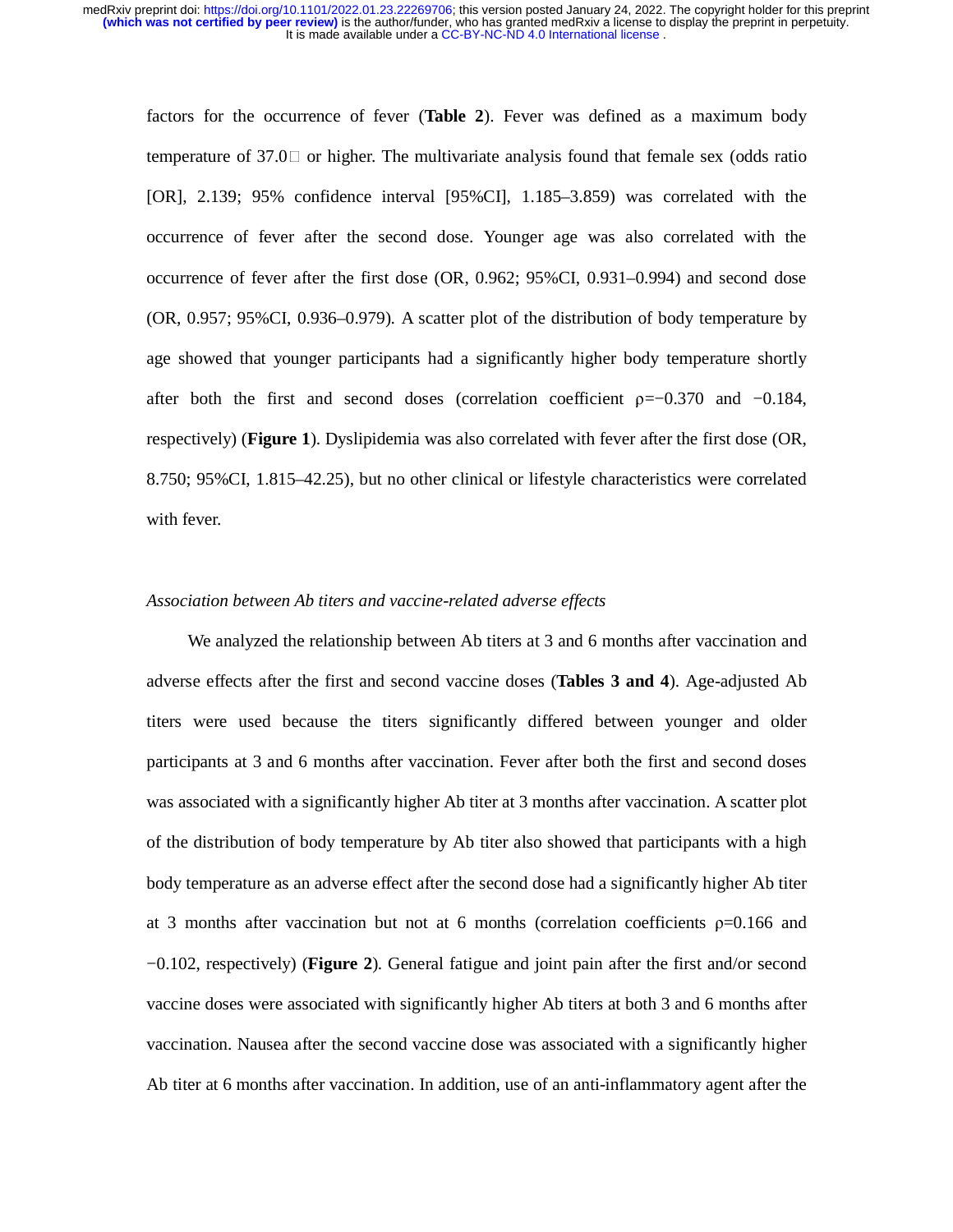second vaccine dose was significantly associated with high Ab titers at both 3 and 6 months after vaccination. However, local reactions were not associated with Ab titers.

The differences in age-adjusted Ab titers at 3 months after vaccination between individuals with and without fever after the first and second doses were 181 U/mL and 179 U/mL, respectively. These values were 23.7% and 23.4% of the median Ab titer of 746 U/mL at 3 months after vaccination. In addition, differences in the age-adjusted Ab titers between individuals with and without anti-inflammatory agent use after the second vaccine dose were 166 U/mL and 104 U/mL at 3 and 6 months after vaccination, respectively. These values were 21.7% and 19.3% of the median Ab titers of 746 U/mL and 539 U/mL at 3 and 6 months after vaccination, respectively.

#### **DISCUSSION**

To our knowledge, this is the first study to report the relationship between adverse effects and Ab titers against the SARS-CoV-2 spike antigen from 3 to 6 months after vaccination with the BNT162b2 vaccine in Japan. Three important findings were obtained. First, while injection-site symptoms occurred with almost equal frequency for the first and second vaccine doses, systemic reactions were significantly more common after the second dose (**Table 1**). General fatigue and fever were the first and second most common systemic adverse effects. Second, multivariate analysis revealed significant correlations of fever with female sex for the second dose, younger age for both the first and second doses, and dyslipidemia for the first dose (**Table 2**). No other clinical or lifestyle characteristics were correlated with fever. Third, regarding the relationship between systemic adverse effects and Ab titers (**Tables 3 and 4**), participants with general fatigue after the second dose had significantly higher age-adjusted Ab titers at both 3 months and 6 months than those without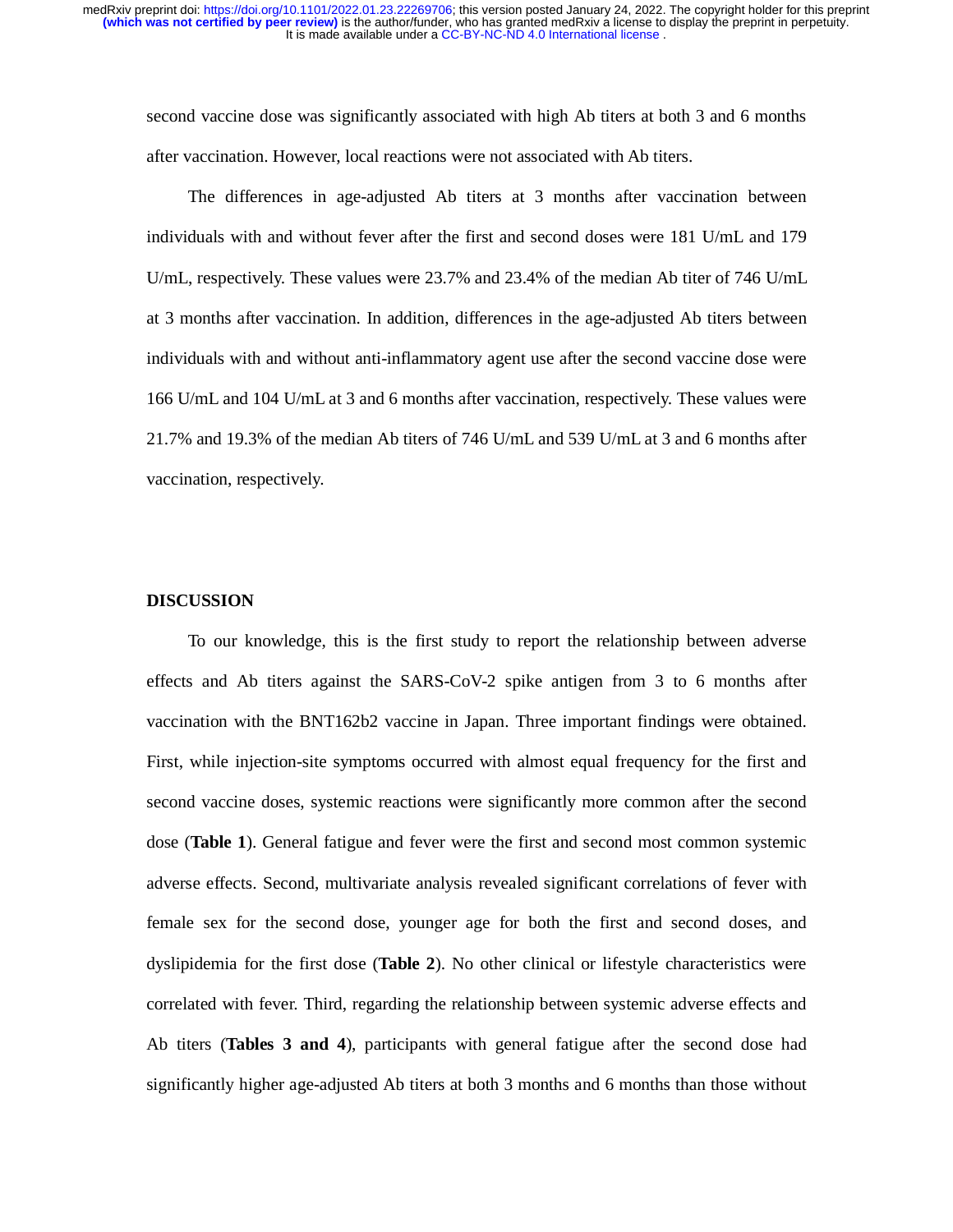general fatigue. Compared with participants without fever, those with fever after the first or second dose had significantly higher age-adjusted Ab titers at 3 months, but not at 6 months. Participants with joint pain after the first or second dose had significantly higher age-adjusted Ab titers at both 3 months and 6 months than those without joint pain. Participants who used anti-inflammatory agents after the second dose showed a significantly higher Ab titer.

Not only high Ab responses against SARS-CoV-2 spike protein, but also systemic adverse effects induced by the BNT162b2 vaccine were reported to be more common among participants with preexisting immunity due to COVID-19 infection [10], suggesting that some systemic adverse effects are induced as a hypersensitive immune reaction to the SARS-CoV-2 spike protein itself produced by the BNT162b2 vaccine. Previous publications reported that adverse effects induced by the BNT162b2 vaccine had no or only a low correlation with Ab titers detected immediately after vaccination [5-8]. However, to evaluate the long-term effects of vaccination, the research should consider the Ab titers several months after vaccination, not just the peak level of Ab titers. Accordingly, we determined the relationship between adverse effects and Ab titers from 3 to 6 months after the second dose of the BNT162b2 vaccine. Few studies have addressed this issue, but we found one report from Estonia showing that the Ab response was negatively correlated with age and positively correlated with the total score for vaccination adverse effects [9].

For the second findings, we found significant correlations of female sex, younger age, and dyslipidemia with fever (**Table 2**). Some studies have reported that women and younger people more commonly show adverse effects of the BNT162b2 vaccine [6], and our results support those findings. However, why dyslipidemia would be a risk factor for fever is not known. Atherogenic dyslipidemia may have effects on the activity of collagen diseases, such as systemic lupus erythematosus and rheumatoid arthritis [14, 15]. Diabetes mellitus, a known immune disorder, was also a near significant risk factor for adverse effects after the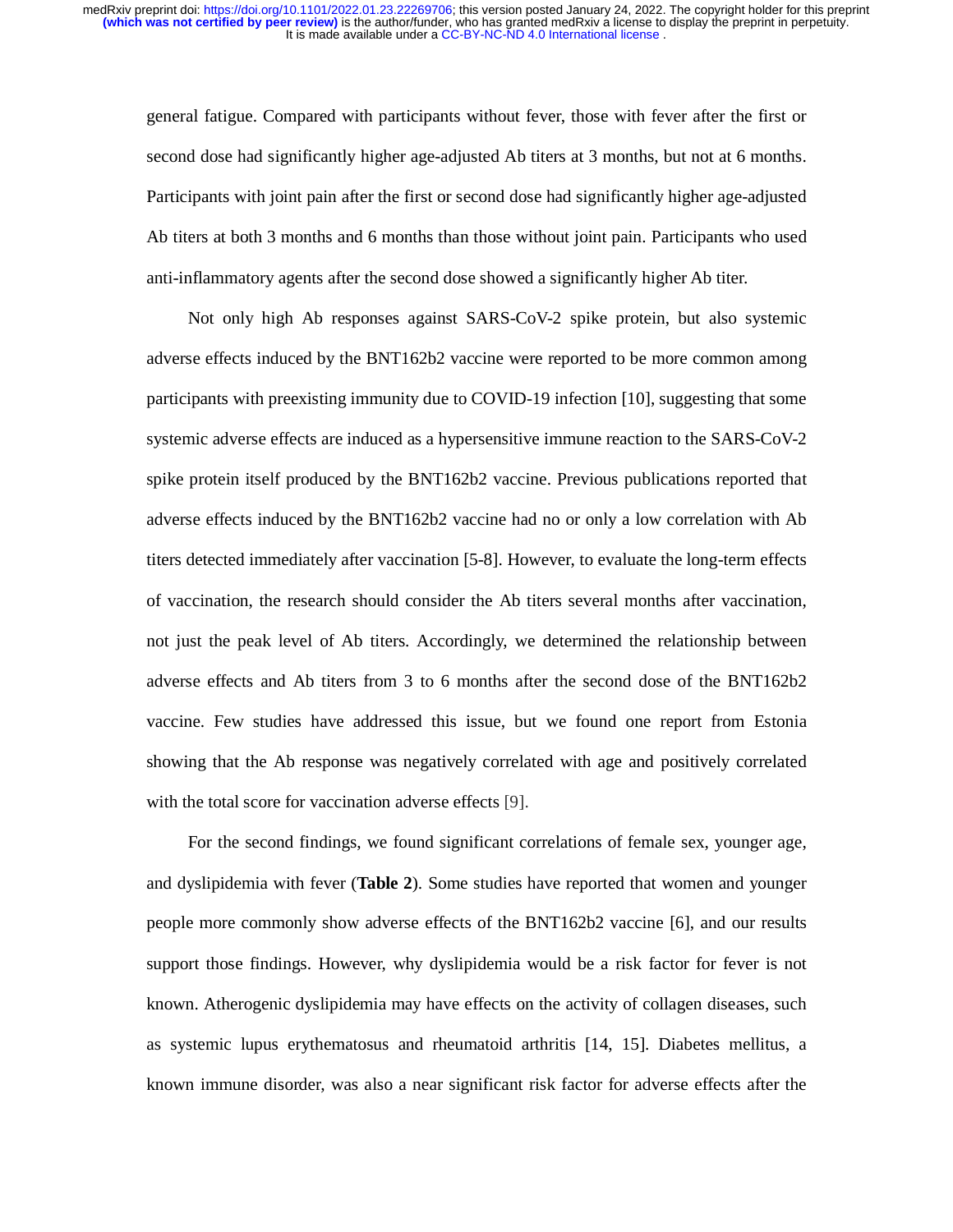first dose. These metabolic diseases complicate immune disorders, and these immune disorders may contribute to systemic reactions after the first vaccine dose.

Regarding the third finding, the occurrence of systemic adverse effects, including general fatigue, fever, and joint pain, and the use of an anti-inflammatory agent for adverse effects were significantly associated with a high Ab titer. In particular, body temperature recorded as an adverse effect was significantly and positively correlated with the Ab titer at 3 months after vaccination, suggesting that the severity of systemic adverse effects may promote a stronger ability to maintain high Ab titers against the spike protein of this virus. Joint pain contributed to significantly higher Ab titers after both the first and second doses at both 3 and 6 months after vaccination. Joint pain was one of the most common reactions. However, we could not find previous publications that explained the relationship between Ab titer and joint pain, and we also are unable to speculate why Ab titers were more strongly reflected by joint pain than by fever or general fatigue.

Some limitations and possible sources of bias in this study include the following. First, the participants were limited in number and were all healthcare workers vaccinated at a single national hospital in Tochigi Prefecture. Therefore, the results obtained in this study might not be widely generalizable or even generalizable within Japan. Second, we may need additional analysis and discussion to determine whether age is an important factor independently associated with adverse effects. One possibility is that fever may be an independent factor associated with higher Ab titers, but not age. In this case, because most of the participants with fever were younger, younger age may not be independently associated with a higher Ab titer. The opposite is also a possibility. In addition, both fever and age may be important factors. Therefore, we cannot determine whether fever or young age is a more important factor.

In conclusion, participants with systemic adverse effects had about 20% higher Ab titers at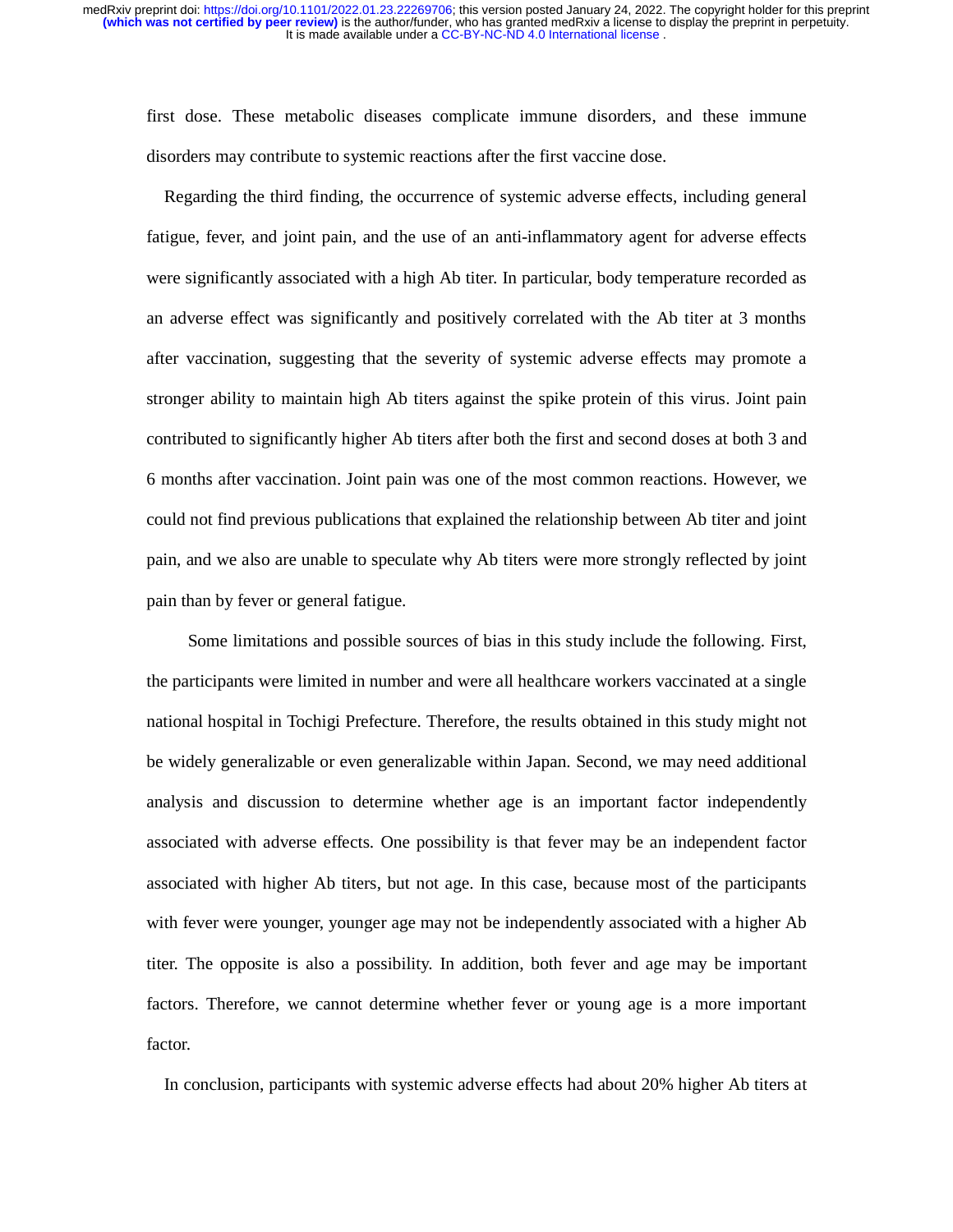3 and 6 months after the second dose of the BNT162b2 vaccine. Although the systemic adverse effects induced by the BNT162b2 vaccine are sometimes unpleasant, higher Ab titers should reduce the risk of a more severe COVID-19 infection. We hope that our results will encourage vaccine uptake.

## **Author Contributions:**

Conceptualisation, M.S., K.S., Y.N. (Yushi Nomura) and Y.N. (Yosikazu Nakamura); methodology and software, Y.N. (Yushi Nomura), K.S., M.S. and Y.N. (Yosikazu Nakamura); validation, K.S., M.S. and Y.N. (Yosikazu Nakamura); formal analysis and investigation, K.S., Y.N. (Yushi Nomura), M.S. and Y.N. (Yosikazu Nakamura); resources, T.T., K.S., N.M., Y.N. (Yushi Nomura), M.S., O.K., and R.K.; data curation, Y.N. (Yushi Nomura), K.S. and M.S.; writing—original draft preparation, M.S., K.S., Y.N. (Yushi Nomura) and Y.N. (Yosikazu Nakamura); writing—review and editing, T.T., N.M., S.N., K.H., O.K., and R.K.; visualisation, K.S., Y.N. (Yushi Nomura) and M.S.; supervision, M.S., K.S., T.T., S.N. and K.H.; project administration, K.S. and T.T.; funding acquisition, T.T. and K.S. All authors have read and agreed to the published version of the manuscript.

#### **Funding:**

This research received no external funding.

### **Institutional Review Board Statement:**

The study was conducted according to the guidelines of the Declaration of Helsinki and approved by the Ethics Committee of National Hospital Organization Utsunomiya National Hospital (No. 03-01, 19 April 2021).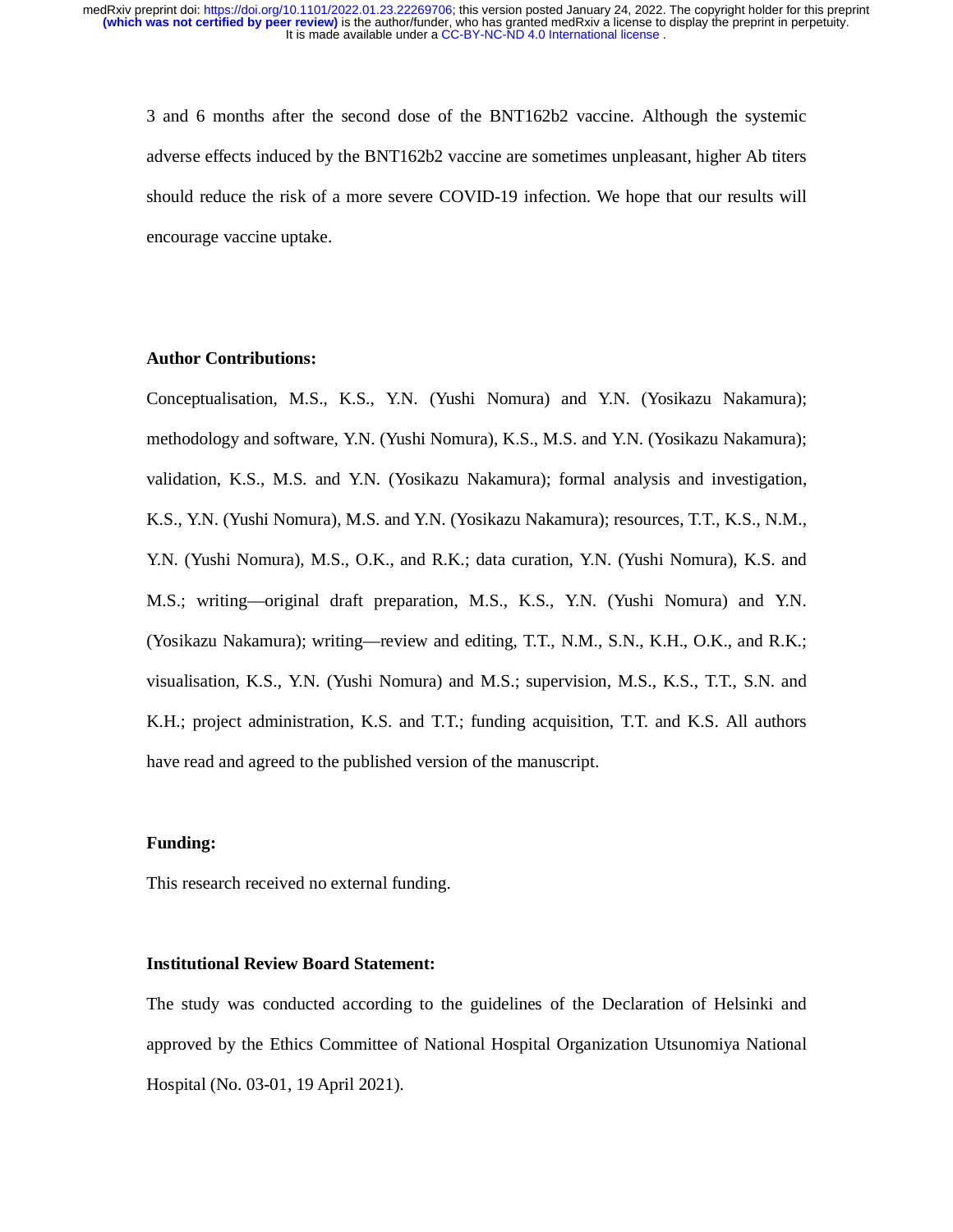#### **Informed Consent Statement:**

Informed consent was obtained from all subjects involved in the study.

## **Acknowledgments:**

The authors thank all staff at National Hospital Organization Utsunomiya National Hospital for providing support during sample collection. We would like to thank Miwa Okada, Minako Yamagishi, Junko Shibayama, Yuko Tajima, Mami Ochiai, Midori Takahashi, Hiroko Ueno, Natsuka Suzuki and Yoshino Iwaya for providing support during data analysis. Conflicts of Interest: The authors declare no conflict of interest.

## **Abbreviations:**

COVID-19: coronavirus disease 2019; Ab: antibody; SARS-CoV-2: severe acute respiratory syndrome coronavirus 2; ECLIA: electrochemiluminescence immunoassay ; IQR: interquartile range; OR: odds ratio; CI: confidence interval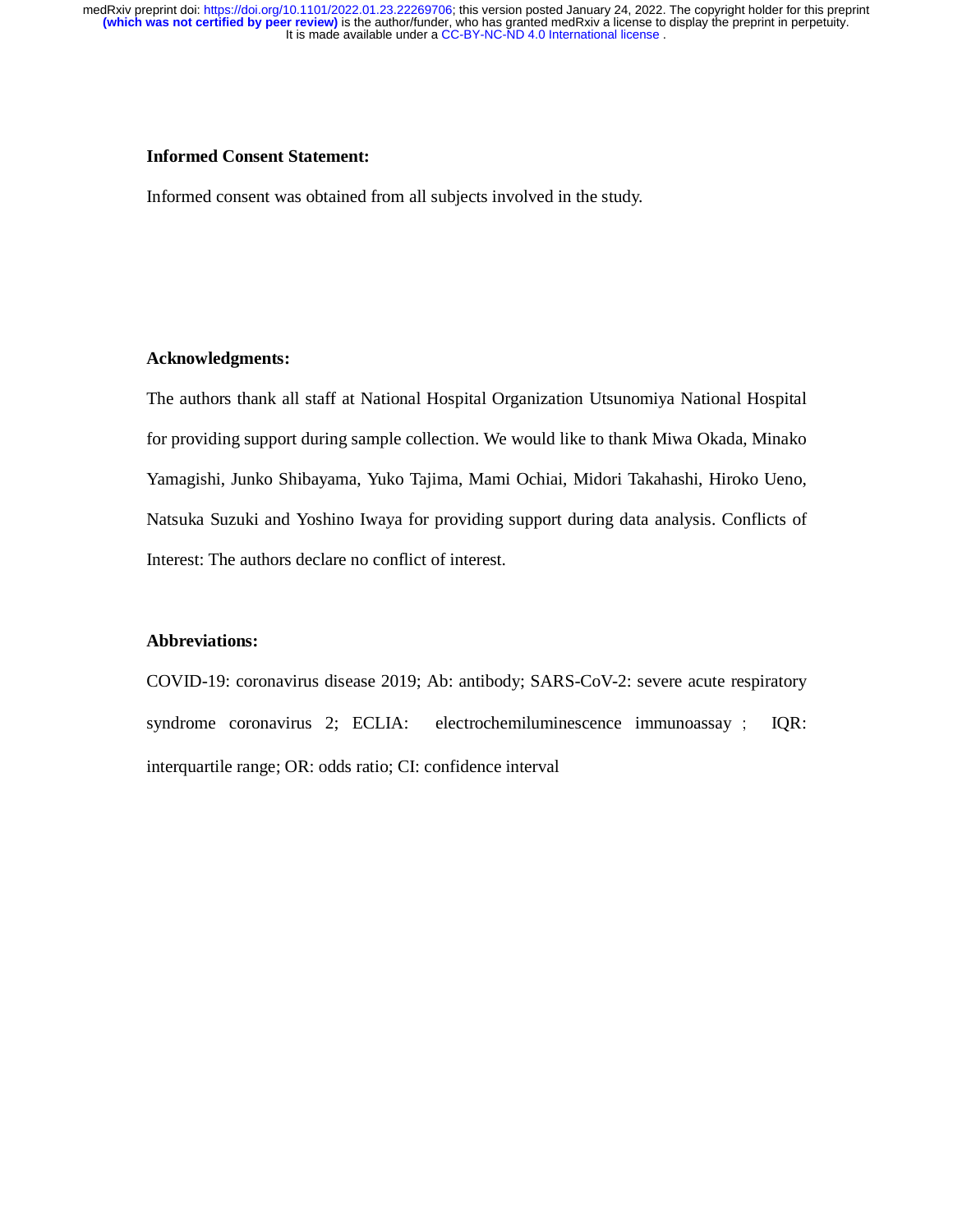#### **REFERENCES:**

- 1. Bergwerk M.; Gonen T.; Lustig Y.; Amit S.; Lipsitch M.; Cohen C.; Mandelboim M.; Levin EG.; Rubin C.; Indenbaum V.; et al. Covid-19 Breakthrough Infections in Vaccinated Health Care Workers. *N Engl J Med*. **2021**, 385, 1474-1484.
- 2. Polack FP.; Thomas SJ.; Kitchin N.; Absalon J.; Gurtman A.; Lockhart S.; Perez JL.; Pérez Marc G.; Moreira ED.; Zerbini C.; et al. C4591001 Clinical Trial Group. Safety and Efficacy of the BNT162b2 mRNA Covid-19 Vaccine. *N Engl J Med*. **2020**, 383, 2603-2615.
- 3. Kozakai R.; Kushida A.; et al. Assessment of COVID-19 mRNA vaccination titer and side effects in healthy volunteers. *J Lab Med*. **2021**,
- 4. Izumo T.; Kuse N., Awano N.; Tone M.; Sakamoto K.; Takada K.; Muto Y.; Fujimoto K.; Saiki A.; Ito Y.; et al. Side effects and antibody titer transition of the BNT162b2 messenger ribonucleic acid coronavirus disease 2019 vaccine in Japan. *Respir Investig*. **2021**, 59, 635-642.
- 5. Coggins SA.; Laing ED.; Olsen CH.; Goguet E.; Moser M.; Jackson-Thompson BM.; Samuels EC.; Pollett SD.; Tribble DR.; Davies J.; Illinik L.; et al. Adverse Effects and Antibody Titers in Response to the BNT162b2 mRNA COVID-19 Vaccine in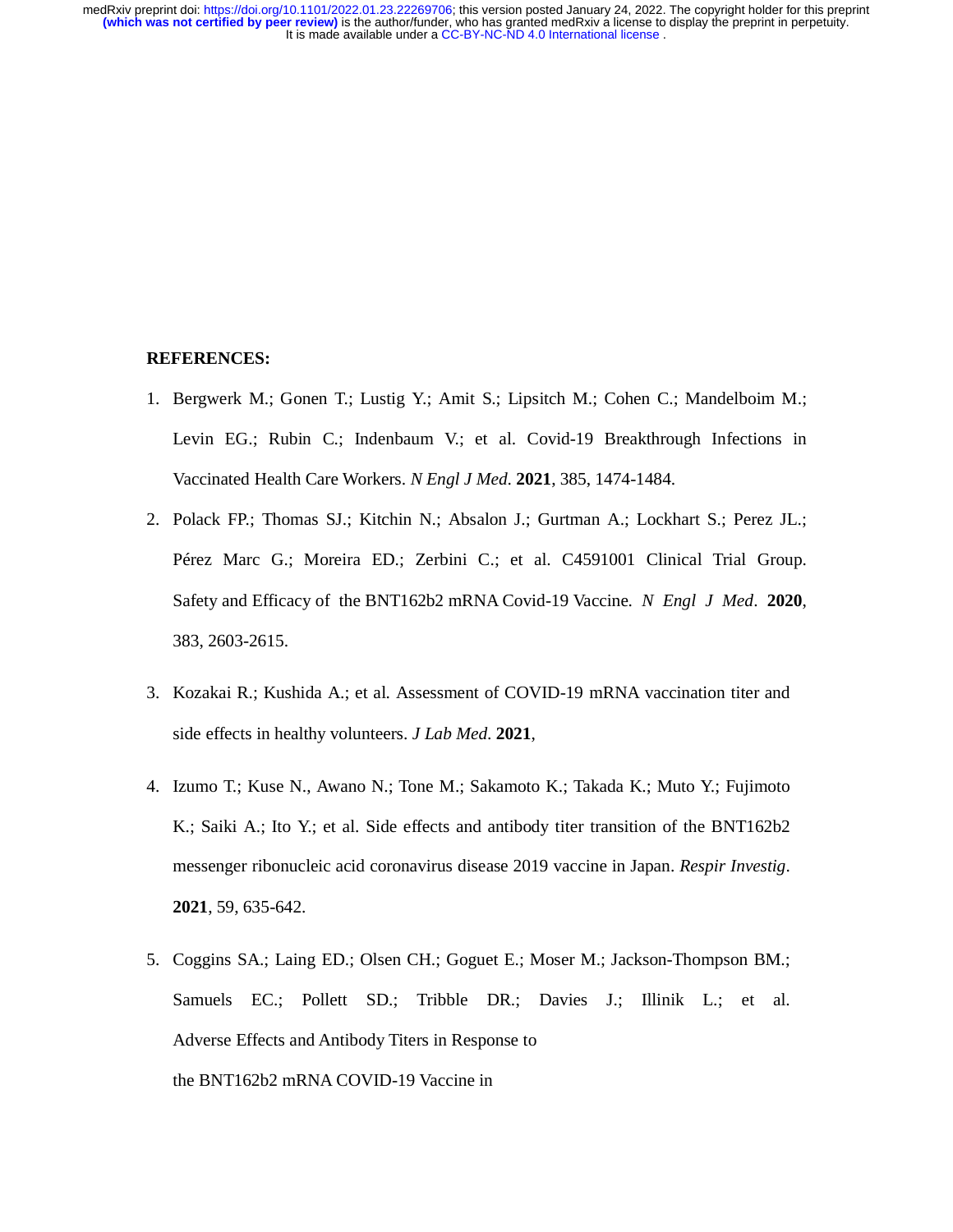a Prospective Study of Healthcare Workers. *Open Forum Infect Dis*. **2021,** 9, ofab575.

- 6. Debes AK.; Xiao S.; Colantuoni E.; Egbert ER.; Caturegli P.; Gadala A.; Milstone AM. Association of Vaccine Type and Prior SARS-CoV-2 Infection With Symptoms and Antibody Measurements Following Vaccination Among Health Care Workers. *JAMA Intern Med*. **2021**, 181: 1660-1662.
- 7. Takeuchi M.; Higa Y.; Esaki A.; Nabeshima Y.; Nakazono A. Does reactogenicity after a second injection of the BNT162b2 vaccine predict spike IgG antibody levels in healthy Japanese subjects? *PLoS One*. **2021**, 16: e0257668.
- 8. Maeda K.; Amano M.; Uemura Y.; Tsuchiya K.; Matsushima T.; Noda K.; Shimizu Y.; Fujiwara A.; Takamatsu Y.; Ichikawa Y.; et al. Correlates of neutralizing/SARS-CoV-2-S1-binding antibody response with adverse effects and immune kinetics in BNT162b2-vaccinated individuals. *Sci Rep*. **2021**, 11:22848.
- 9. Naaber P.; Tserel L.; Kangro K.; Sepp E.; Jürjenson V.; Adamson A.; Haljasmägi L.; Rumm AP.; Maruste R.; Kärner J.; et al. Dynamics of antibody response to BNT162b2 vaccine after six months: a longitudinal prospective study. *Lancet Reg Health Eur*. **2021**, 10, 100208.
- 10. Krammer F.; Srivastava K.; Alshammary H.; Amoako AA.; Awawda MH.; Beach KF.; Bermúdez-González MC.; Bielak DA.; Carreño JM.; Chernet RL.; et al. Antibody Responses in Seropositive Persons after a Single Dose of SARS-CoV-2 mRNA Vaccine. *N Engl J Med*. **2021**, 384, 1372-1374.
- 11. Nomura, Y.; Sawahata, M.; Nakamura, Y.; Kurihara, M.; Koike, R.; Katsube, O.; Hagiwara, K.; Niho, S.; Masuda, N.; Tanaka, T.; et al. Age and smoking predict antibody titres at 3 months after the second dose of the BNT162b2 COVID-19 vaccine. *Vaccines (Basel)* **2021**, 9, 1042.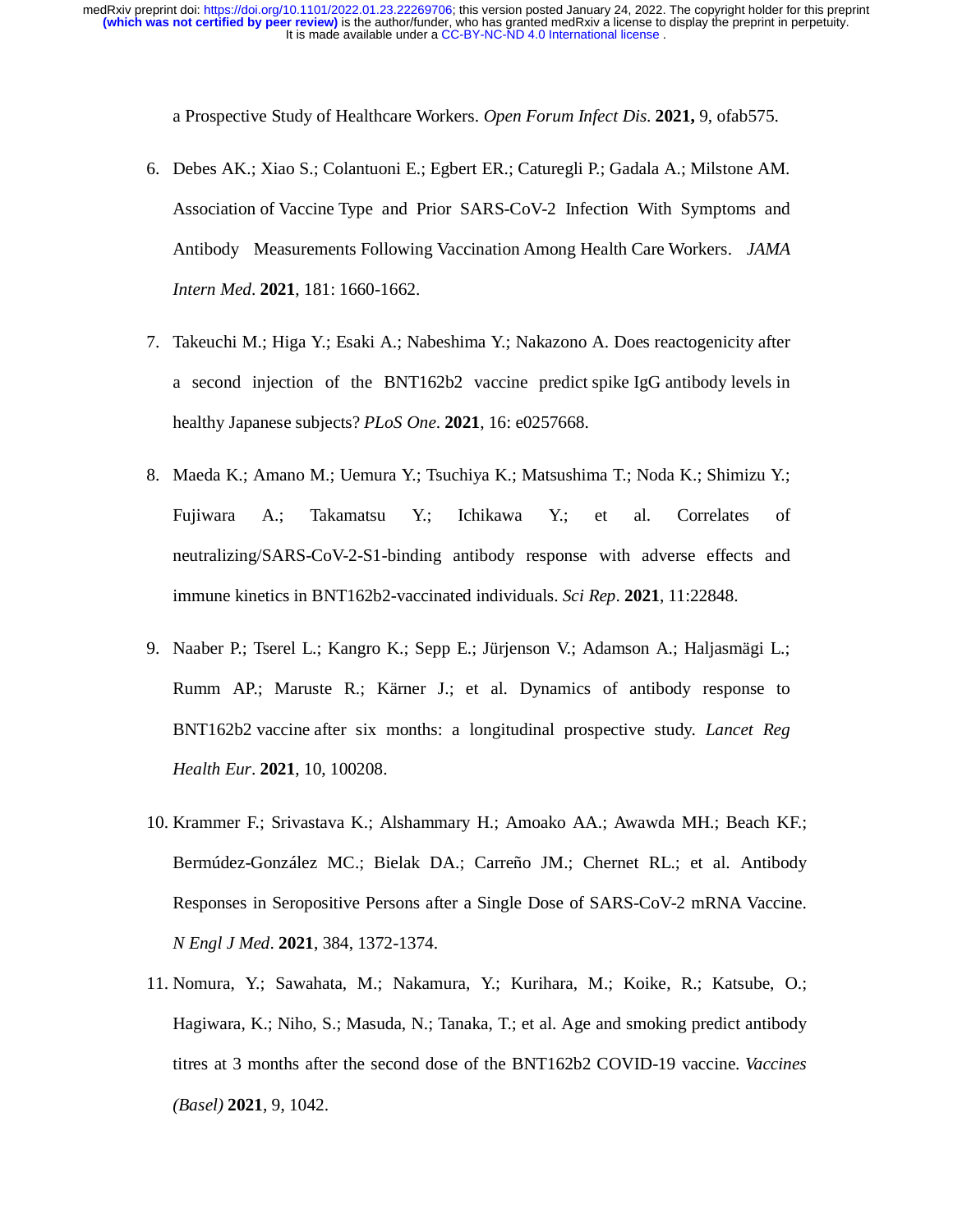- 12. Nomura, Y.; Sawahata, M.; Nakamura, Y.; Koike, R.; Katsube, O.; Hagiwara, K.; Niho, S.; Masuda, N.; Tanaka, T.; et al. Attenuation of antibody titers from 3 to 6 months after the second dose of the BNT162b2 vaccine depends on sex, with age and smoking risk factors for lower antibody titers at 6 months. *Vaccines (Basel)* **2021**, 9, 1500.
- 13. Perkmann, T.; Perkmann-Nagele, N.; Breyer, M.K.; Breyer-Kohansal, R.; Burghuber, O.C.; Hartl, S.; Aletaha, D.; Sieghart, D.; Quehenberger, P.; Marculescu, R.; et al. Side-by-side comparison of three fully automated SARS-CoV-2 antibody assays with a focus on specificity. *Clin. Chem*. **2020**, 66, 1405–1413.
- 14. Roman MJ.; Shanker BA.; Davis A.; Lockshin MD.; Sammaritano L.; Simantov R.; Crow MK.; Schwartz JE.; Paget SA.; Devereux RB.; et al. Prevalence and correlates of accelerated atherosclerosis in systemic lupus erythematosus. *N Engl J Med.* **2003**, 349, 2399-406.
- 15. Goodson N.; Marks J.; Lunt M.; Symmons D. Cardiovascular admissions and mortality in an inception cohort of patients with rheumatoid arthritis with onset in the 1980s and 1990s. *Ann Rheum*. **2005**, 64, 1595-601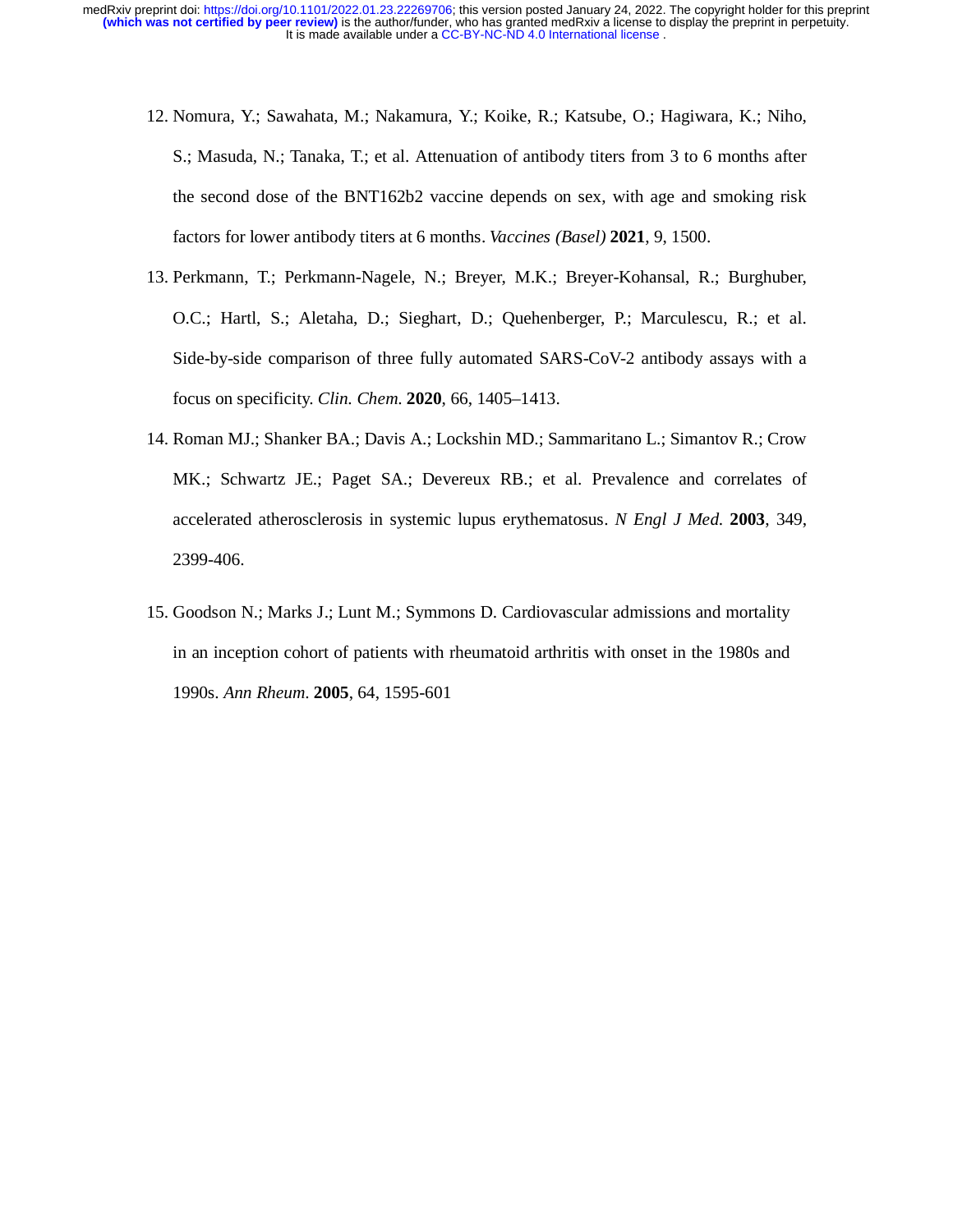|                                  | After first dose     | After second dose    | Rate of concordance<br>between $1st$ and $2nd$ |
|----------------------------------|----------------------|----------------------|------------------------------------------------|
| Systemic reactions               |                      |                      |                                                |
| Fever $\geq 37.0$ <sup>o</sup> C | 17.0% (56/274/48)    | 56.8% (191/145/42)   | 83.9% (47/56)                                  |
| General fatigue                  | 35.0% (132/245/1)    | 73.3% (277/101/0)    | 93.9% (124/132)                                |
| Headache                         | 20.7% (78/299/1)     | 46.0% (173/203/2)    | 79.5% (62/78)                                  |
| Muscle pain                      | 18.6% (70/307/1)     | 35.7% (135/243/0)    | 80.0% (56/70)                                  |
| Joint pain                       | $7.7\%$ $(29/348/1)$ | 33.2% (125/252/1)    | 86.2% (25/29)                                  |
| Nausea                           | $2.4\%$ (9/368/1)    | $7.0\%$ $(26/347/5)$ | $66.7\%$ $(6/9)$                               |
| Diarrhea                         | $1.1\%$ (4/373/1)    | $3.7\%$ $(14/362/2)$ | $50.0\%$ (2/4)                                 |
| Local reactions                  |                      |                      |                                                |
| Pain                             | 89.6% (337/39/2)     | 83.3% (310/62/6)     | 87.2% (294/337)                                |
| Swelling                         | 31.6% (119/257/2)    | 31.1% (117/259/2)    | 74.8% (89/119)                                 |
| Induration                       | 23.4% (88/288/2)     | 21.0% (79/297/2)     | 72.7% (64/88)                                  |
| Itching                          | 16.5% (62/314/2)     | 17.2% (65/313/0)     | 72.6% (45/62)                                  |
| Medication use                   | 21.1% (76/284/18)    | 57.1% (210/158/10)   | 76.3% (58/76)                                  |

Table 1 Prevalence of adverse effects induced by the BNT162b2 vaccine (n=378)

Data show the percentage of positive reactions (number of yes/no/unknown)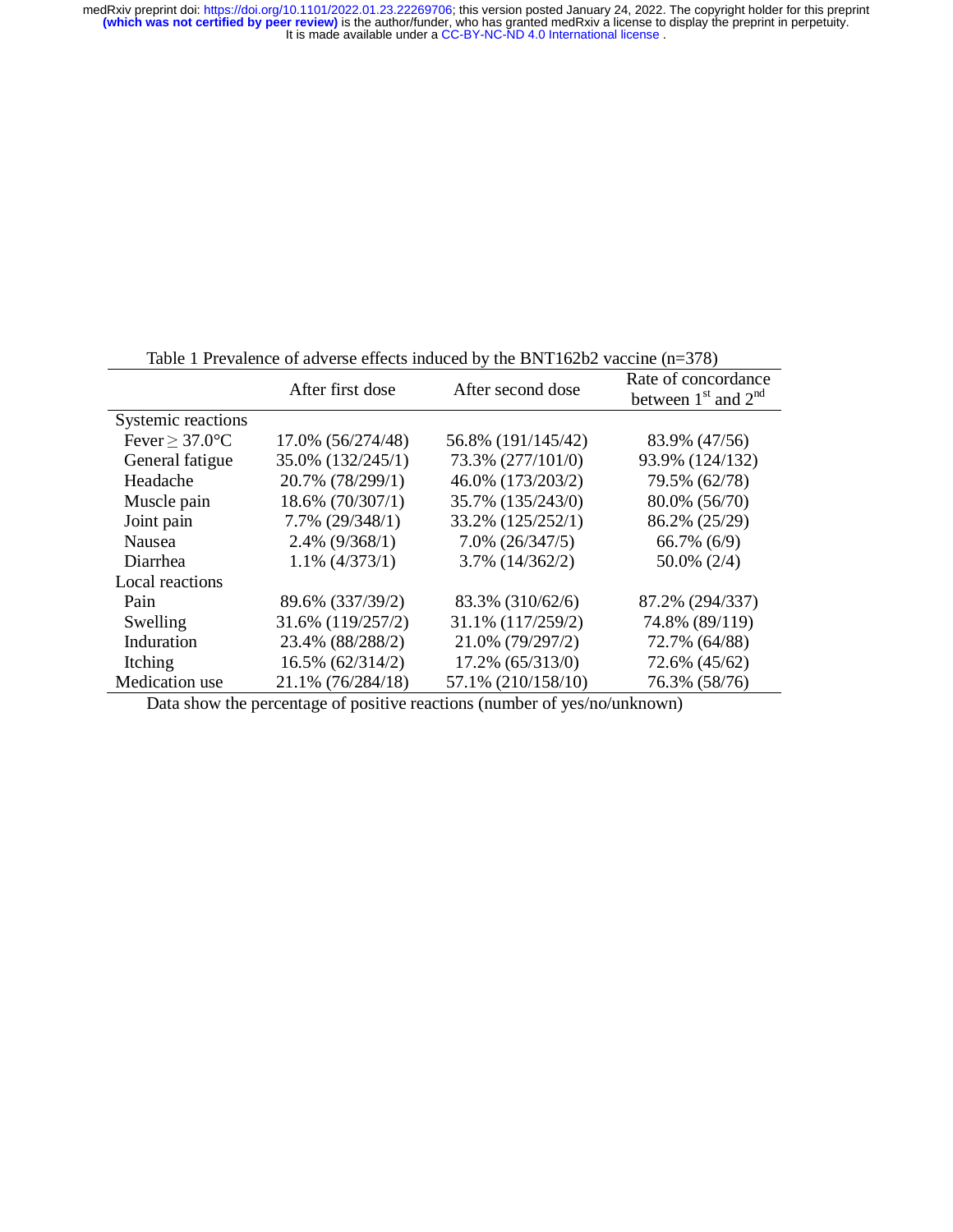| <b>Risk factors</b>  | After the first dose |                 |       | After the second dose |  |
|----------------------|----------------------|-----------------|-------|-----------------------|--|
|                      | <b>OR</b>            | 95% CI          | OR.   | 95% CI                |  |
| Sex (female)         | 1.862                | 0.789-4.392     | 2.139 | 1.185-3.859           |  |
| Age (older)          | 0.962                | $0.931 - 0.994$ | 0.957 | 0.936-0.979           |  |
| <b>BMI</b> (obesity) | 1.054                | $0.966 - 1.149$ | 0.995 | $0.929 - 1.066$       |  |
| Smoking              | 0.677                | $0.303 - 1.510$ | 1.616 | $0.913 - 2.863$       |  |
| Drinking             | 0.738                | $0.349 - 1.563$ | 0.584 | $0.338 - 1.010$       |  |
| Any allergic history | 0.702                | $0.268 - 1.842$ | 1.312 | $0.629 - 2.736$       |  |
| Food                 | 0.748                | $0.207 - 2.700$ | 1.088 | $0.411 - 2.879$       |  |
| Drug or chemical     | 0.955                | $0.247 - 3.696$ | 1.018 | $0.368 - 2.813$       |  |
| Any allergic disease | 0.804                | $0.155 - 4.183$ | 3.125 | 0.918-10.64           |  |
| Allergic rhinitis    | 3.368                | $0.751 - 15.12$ | 0.455 | $0.145 - 1.428$       |  |
| Asthma               | 1.695                | $0.602 - 4.768$ | 0.955 | 0.389-2.347           |  |
| dermatitis<br>Atopic | 1.869                | 0.703-4.968     | 0.757 | $0.323 - 1.774$       |  |
| urticaria            |                      |                 |       |                       |  |
| Diabetes mellitus    | 5.979                | $0.953 - 37.50$ | 1.457 | $0.287 - 7.411$       |  |
| Hypertension         | 0.522                | $0.085 - 3.193$ | 0.525 | $0.159 - 1.732$       |  |
| Dyslipidemia         | 8.750                | 1.814-42.20     | 2.284 | $0.593 - 8.804$       |  |
| Collagen diseases    | 2.727                | $0.629 - 11.83$ | 3.501 | $0.690 - 17.76$       |  |

Table 2 Multivariate logistic regression analysis of risk factors associated with fever  $(\geq 37.0^{\circ}C)(n=378)$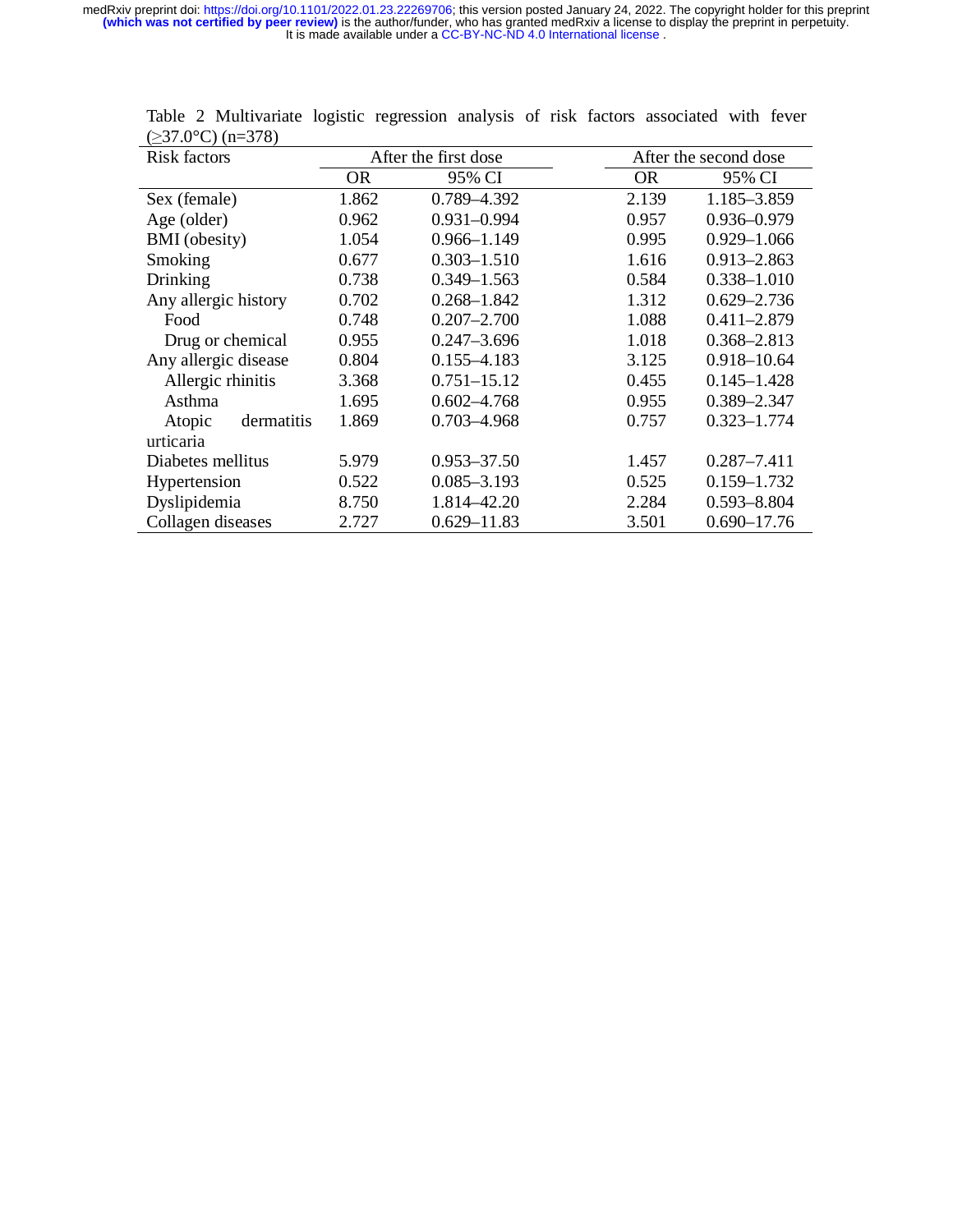|                              | and vaccination $(n-3/8)$                                |       |                                                             |            |
|------------------------------|----------------------------------------------------------|-------|-------------------------------------------------------------|------------|
|                              | After the first dose                                     |       | After the second dose                                       |            |
|                              | Median (IQR) U/mL                                        | P-val | Median (IQR) U/mL                                           | $P$ -value |
|                              |                                                          | ue    |                                                             |            |
| Systemic reactions           |                                                          |       |                                                             |            |
| Fever $(\geq 37.0^{\circ}C)$ | 153 $(-242 \text{ to } 529) / -28 (-306 \text{ to }$     | 0.042 | 110 ( $-259$ to 511) / $-69$ ( $-335$ to                    | 0.002      |
|                              | 293)                                                     |       | 263)                                                        |            |
| General fatigue *            | 22 $(-337 \text{ to } 369) / 0 (-279 \text{ to } 334)$   | 0.841 | 60 ( $-287$ to 430) / $-109$ ( $-327$ to                    | 0.010      |
|                              |                                                          |       | 130)                                                        |            |
| Headache <sup>*</sup>        | $-30$ (-416 to 334) / 0 (-285 to 355)                    | 0.289 | 70 $(-309 \text{ to } 481) / -47 (-293 \text{ to }$         | 0.120      |
|                              |                                                          |       | 297)                                                        |            |
| Muscle pain *                | 32 $(-329 \text{ to } 395) / 0 (-293 \text{ to } 341)$   | 0.770 | 90 $(-246 \text{ to } 340) / -39 (-336 \text{ to }$         | 0.058      |
|                              |                                                          |       | 352)                                                        |            |
| Joint pain *                 | 189 $(-133 \text{ to } 751) / -13 (-308 \text{ to }$     | 0.014 | 147 $(-140 \text{ to } 510) / -72 (-370 \text{ to }$        | < 0.001    |
|                              | 321)                                                     |       |                                                             |            |
|                              |                                                          |       | 275)                                                        |            |
| Nausea <sup>*</sup>          | 145 $(-516 \text{ to } 369) / 0 (-299 \text{ to } 340)$  | 0.926 | $-249$ ( $-441$ to 171) / 9 ( $-285$ to                     | 0.088      |
|                              |                                                          |       | 353)                                                        |            |
| Diarrhea <sup>*</sup>        | $418(120 \text{ to } 691) / 0 (-299 \text{ to } 340)$    | 0.295 | $-91$ ( $-413$ to 376) / 1 ( $-296$ to 341)                 | 0.430      |
| Local reactions              |                                                          |       |                                                             |            |
| Pain *                       | 2 $(-308 \text{ to } 369) / -88 (-256 \text{ to } 237)$  | 0.498 | $-1$ (-317 to 341) / 26 (-226 to 335)                       | 0.528      |
| Swelling $*$                 | $0$ (-307 to 395) / -3 (-299 to 317)                     | 0.822 | $0$ (-312 to 411) / -11 (-293 to 322)                       | 0.780      |
| Induration *                 | 38 $(-293 \text{ to } 510) / -1 (-299 \text{ to } 318)$  | 0.289 | $-18$ (-311 to 316) / 0 (-299 to 339)                       | 0.902      |
| Itching $*$                  | 81 $(-174 \text{ to } 451) / -17 (-309 \text{ to } 339)$ | 0.265 | 9 $(-273 \text{ to } 269) / 0 (-301 \text{ to } 364)$       | 0.896      |
|                              |                                                          |       |                                                             |            |
| Medication use *             | 108 $(-281 \text{ to } 632) / -17 (-299 \text{ to }$     | 0.136 | 82 $(-256 \text{ to } 517)$ / $-84$ $(-371 \text{ to } 82)$ | < 0.00     |
|                              |                                                          |       |                                                             |            |
|                              | 292)                                                     |       | 226)                                                        |            |

Table 3 Relationship between adverse effects and age-adjusted antibody titers at 3 months after vaccination  $(n=378)$ 

\*Yes/no are shown.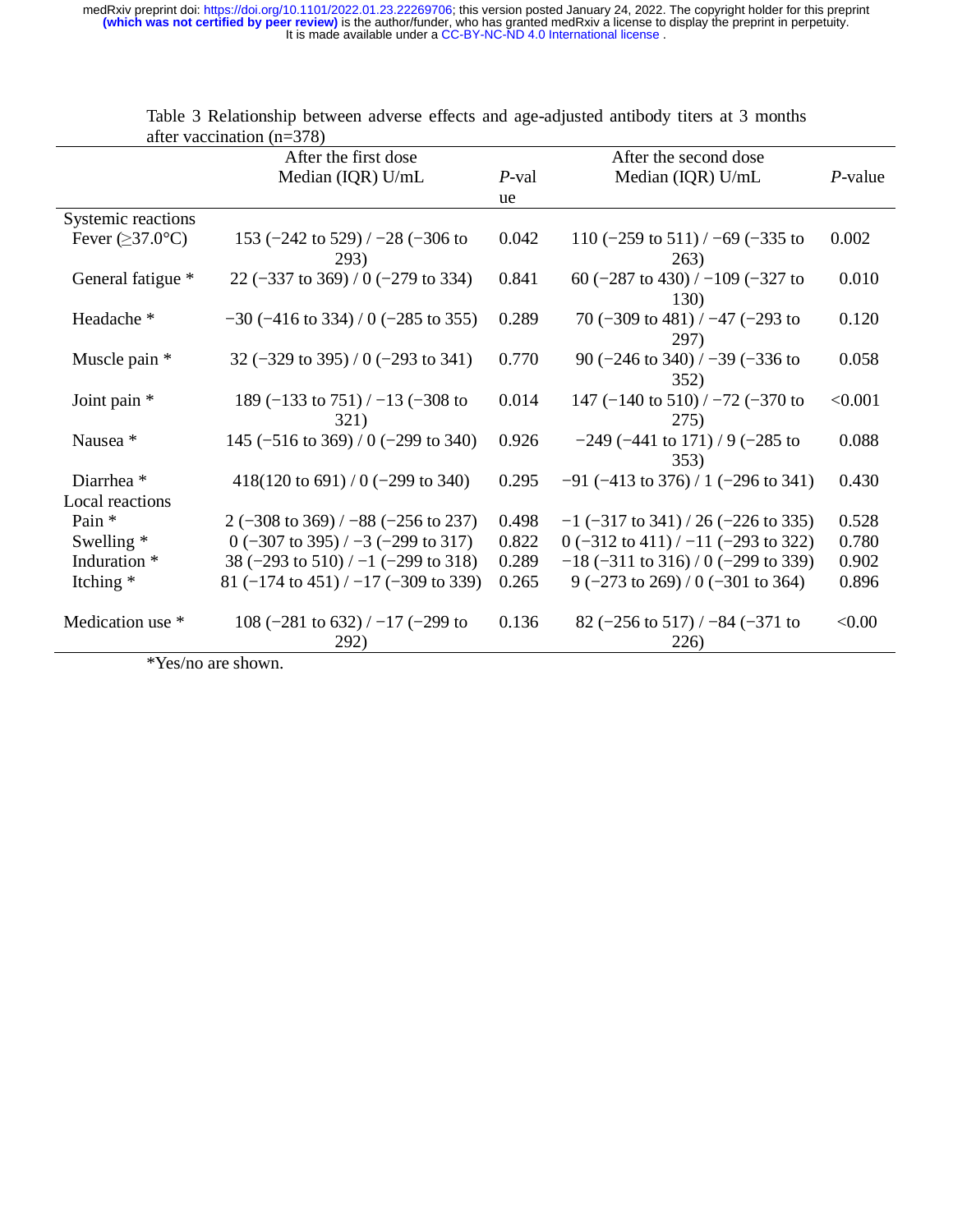| antle vaccination $(11 - 303)$ |                                                         |       |                                                         |          |
|--------------------------------|---------------------------------------------------------|-------|---------------------------------------------------------|----------|
|                                | After the first dose                                    |       | After the second dose                                   |          |
|                                | Median (IQR) U/mL                                       | P-val | Median (IQR) U/mL                                       | $P$ -val |
|                                |                                                         | ue    |                                                         | ue       |
| Systemic reactions             |                                                         |       |                                                         |          |
| Fever $(237.0\Box)$            | 60 (-181 to 343) / -11 (-227 to                         | 0.187 | 57 $(-201 \text{ to } 359)$ / $-25$ $(-229 \text{ to }$ | 0.065    |
|                                | 256)                                                    |       | 207)                                                    |          |
| General fatigue *              | $0$ (-242 to 286) / 1 (-223 to 263)                     | 0.853 | 35 $(-217 \text{ to } 328) / -117 (-241 \text{ to }$    | 0.015    |
|                                |                                                         |       | 174)                                                    |          |
| Headache <sup>*</sup>          | $-28$ ( $-290$ to 290) / 8 ( $-214$ to 263)             | 0.278 | 30 ( $-240$ to 336) / $-20$ ( $-224$ to                 | 0.425    |
|                                |                                                         |       | 254)                                                    |          |
| Muscle pain *                  | $-4$ ( $-256$ to 248) / 7 ( $-222$ to 274)              | 0.635 | 33 $(-178 \text{ to } 288) / -19 (-241 \text{ to }$     | 0.237    |
|                                |                                                         |       | 265)                                                    |          |
| Joint pain $*$                 | 142 $(-71 \text{ to } 461) / -7 (-240 \text{ to } 256)$ | 0.023 | 54 $(-92 \text{ to } 339) / -58 (-264 \text{ to } 244)$ | 0.001    |
| Nausea *                       | $-56$ ( $-339$ to 314) / 6 ( $-224$ to 270)             | 0.580 | $-188$ (-303 to -7) / 14 (-221 to                       | 0.013    |
|                                |                                                         |       | 283)                                                    |          |
| Diarrhea <sup>*</sup>          | 695 (169 to 1036) / 0 ( $-225$ to 268)                  | 0.181 | $-148$ (-308 to 295) / 1 (-224 to                       | 0.294    |
|                                |                                                         |       | 271)                                                    |          |
| Local reactions                |                                                         |       |                                                         |          |
| Pain *                         | 9 $(-240 \text{ to } 274) / -55 (-186 \text{ to } 144)$ | 0.441 | $-9$ (-317 to 341) / 42 (-226 to 335)                   | 0.257    |
| Swelling $*$                   | 31 ( $-210$ to 306) / $-9$ ( $-238$ to 268)             | 0.543 | $-4$ ( $-212$ to 256) / 3 ( $-232$ to 273)              | 0.785    |
| Induration *                   | 0 $(-203 \text{ to } 334) / 6 (-233 \text{ to } 268)$   | 0.697 | $-49(-244 \text{ to } 244) / 11 (-226 \text{ to }$      | 0.476    |
|                                |                                                         |       | 280)                                                    |          |
| Itching $*$                    | 37 (-169 to 358) / -9 (-239 to 268)                     | 0.304 | 1 $(-239 \text{ to } 200) / 0 (-224 \text{ to } 281)$   | 0.735    |
|                                |                                                         |       |                                                         |          |
| Medication use *               | 78 $(-224 \text{ to } 446) / -8 (-233 \text{ to } 251)$ | 0.191 | 46 ( $-208$ to 334) / $-58$ ( $-246$ to                 | 0.01     |
|                                |                                                         |       | 209)                                                    |          |

Table 4 Relationship between adverse effects and age-adjusted antibody titers at 6 months after vaccination  $(n=365)$ 

\*Yes/no are shown.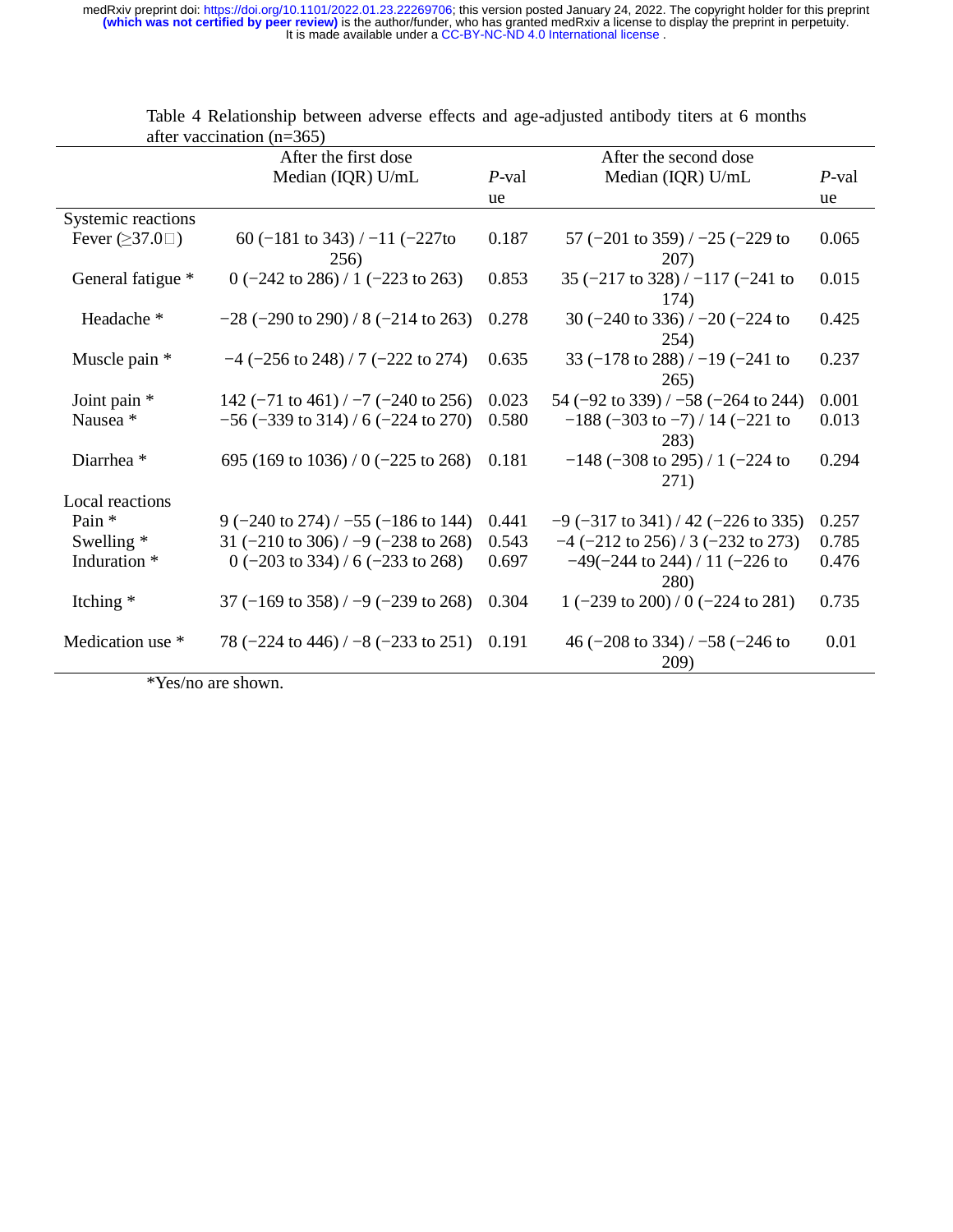## **FIGURE LEGENDS**

Figure 1. Relationships between age and body temperature after the first (A) and second (B) vaccine doses. Significant negative correlations were observed after both the first and second vaccine doses.